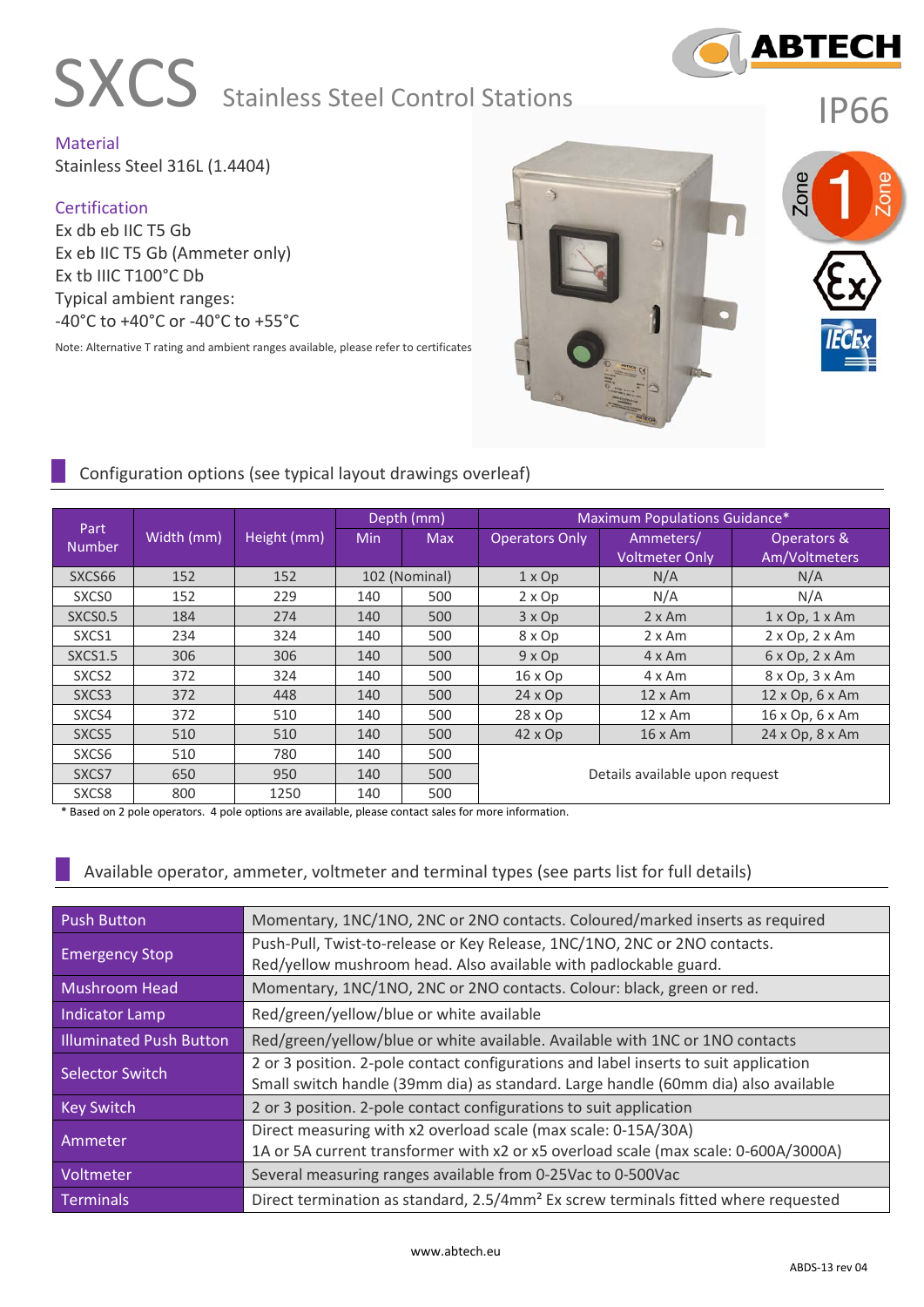#### Maximum cable entries

|                  | Top or Bottom face c/w removable gland plate |                |                          | Side face c/w removable gland plate |     |                 |                          |                          |
|------------------|----------------------------------------------|----------------|--------------------------|-------------------------------------|-----|-----------------|--------------------------|--------------------------|
|                  | M20                                          | M25            | M32                      | M40                                 | M20 | M <sub>25</sub> | M32                      | M40                      |
| SXCS66           | $\overline{2}$                               | $\mathfrak{p}$ |                          |                                     | 2   |                 |                          |                          |
| <b>SXCS0.140</b> |                                              |                |                          |                                     | 6   | 3               | $\overline{2}$           | $\mathfrak z$            |
| SXCS0.5.140      | $\overline{4}$                               | $\mathcal{P}$  | $\overline{\phantom{a}}$ |                                     | 8   | 4               | 3                        | $\overline{\phantom{0}}$ |
| SXCS1.140        | 6                                            | 3              | $\overline{2}$           | 2                                   | 10  | 5               | 4                        | 3                        |
| SXCS1.5.140      | 10                                           | 5              | 4                        | 3                                   | 10  | 4               | 3                        | 3                        |
| <b>SXCS2.140</b> | 14                                           | 6              | 5                        | 4                                   | 10  | 5               | 4                        | 3                        |
| <b>SXCS3.140</b> | 14                                           | 6              | 5                        | 4                                   | 16  | 8               | 6                        | 5                        |
| SXCS4.140        | 14                                           | 6              | 5                        | 4                                   | 20  | 10              | ⇁                        | 6                        |
| <b>SXCS5.140</b> | 20                                           | 10             | ᄀ                        | 6                                   | 20  | 10              | $\overline{\phantom{a}}$ | 6                        |
| <b>SXCS6.140</b> | 20                                           | 10             |                          | 6                                   | 34  | 18              | 11                       | 10                       |
| <b>SXCS7.140</b> | 28                                           | 14             | 10                       | 8                                   | 42  | 22              | 14                       | 12                       |
| <b>SXCS8.140</b> | 36                                           | 18             | 12                       | 10                                  | 58  | 30              | 20                       | 17                       |

### Ordering information



#### Example Spec Code:

#### $SKCS[1.5]/[6 - 2]/[1]$

| $P1 = COP17103$ |  |
|-----------------|--|
| $P2 = COP370$   |  |
| $P3 = COK87005$ |  |
| $DA = COD17122$ |  |

```
A1 = CAM7WA**/5-2 & CZ0205-0-25/5-2<br>A2 = CAM7WA**/5-2 & CZ0205-0-50/5-2
```

```
T = 32 \times SAK 2.5 Ex
ENTRIES = 2 \times 25.5 \text{mm}, 4 \times 20.5 \text{mm} bottom side
```
 $P6 = COK47003$ 

SXCS1.5 control station (306x306x140mm), fitted with:<br>• 1 off Momentary pushbutton, 2NC contacts, green

- "ON" label insert
- 1 off Push-Pull mushroom head emergency stop, 1NC/1NO contacts
- 1 off 3-position selector switch, "0 I" label insert<br>1 off 3-position selector switch, "0 I" label insert<br>1 of Momentary pushbutton, 2NC contacts,  $\bullet$ red "OFF" label insert
- 1 off 3-position selector switch, "0 1 II" label insert 1 off 5A ammeter for connection to CT, 0-25A
- measuring scale with x2 overload scale (50A)<br>1 off 5A ammeter for connection to CT, 0-50A
- measuring scale with x2 overload scale (50A)
- 32 off SAK 2.5 Ex terminals rail mounted 2 off 25.5mm & 4 off 20.5mm entries in gland plate on bottom side of enclosure



### Electrical data

| <b>Contact Block for:</b>                     | Utilization category (per BS EN 60947-1)                                |                       | AC12             | AC15                  | <b>DC13</b>      |  |
|-----------------------------------------------|-------------------------------------------------------------------------|-----------------------|------------------|-----------------------|------------------|--|
| <b>Push Button</b>                            | Rated voltage                                                           |                       | 250V             |                       | 110V             |  |
| <b>Emergency Stop</b>                         | Rated current                                                           |                       | 16A              |                       | 1A               |  |
| <b>Mushroom Head</b><br>Selector / Key Switch | Maximum ambient temperature                                             | $+60^{\circ}$ C       |                  | $+60^{\circ}$ C       |                  |  |
| <b>Indicator Lamp Module</b>                  | Suitable for 20-250Vac/dc supply. Alternative supply option: 250-400Vac |                       |                  |                       |                  |  |
|                                               | Utilization category (per BS EN 60947-1)                                | AC15                  |                  | <b>DC13</b>           |                  |  |
| <b>Illuminated Push Button</b>                | Rated voltage                                                           | 250V                  |                  | <b>24V</b>            |                  |  |
| Module                                        | Rated current                                                           | 10A                   |                  | 1A                    |                  |  |
|                                               | Maximum ambient temperature                                             | $+60^{\circ}$ C       |                  | $+60^{\circ}$ C       |                  |  |
|                                               | Lamp suitable for 20-250Vac/dc supply                                   |                       |                  |                       |                  |  |
|                                               | <b>Terminal type</b>                                                    | AKZ 2.5               | AKZ4             | <b>SAK 2.5</b>        | SAK4             |  |
| <b>Terminals</b>                              | Maximum cable size                                                      | $2.5$ mm <sup>2</sup> | 4mm <sup>2</sup> | $2.5$ mm <sup>2</sup> | 4mm <sup>2</sup> |  |
|                                               | Maximum voltage                                                         | 176V                  | 275V             | 550V                  | 550V             |  |
|                                               | Maximum current                                                         | 28A                   | $15A***$         | 28A                   |                  |  |

*\*\*limited as per hazardous area certificate*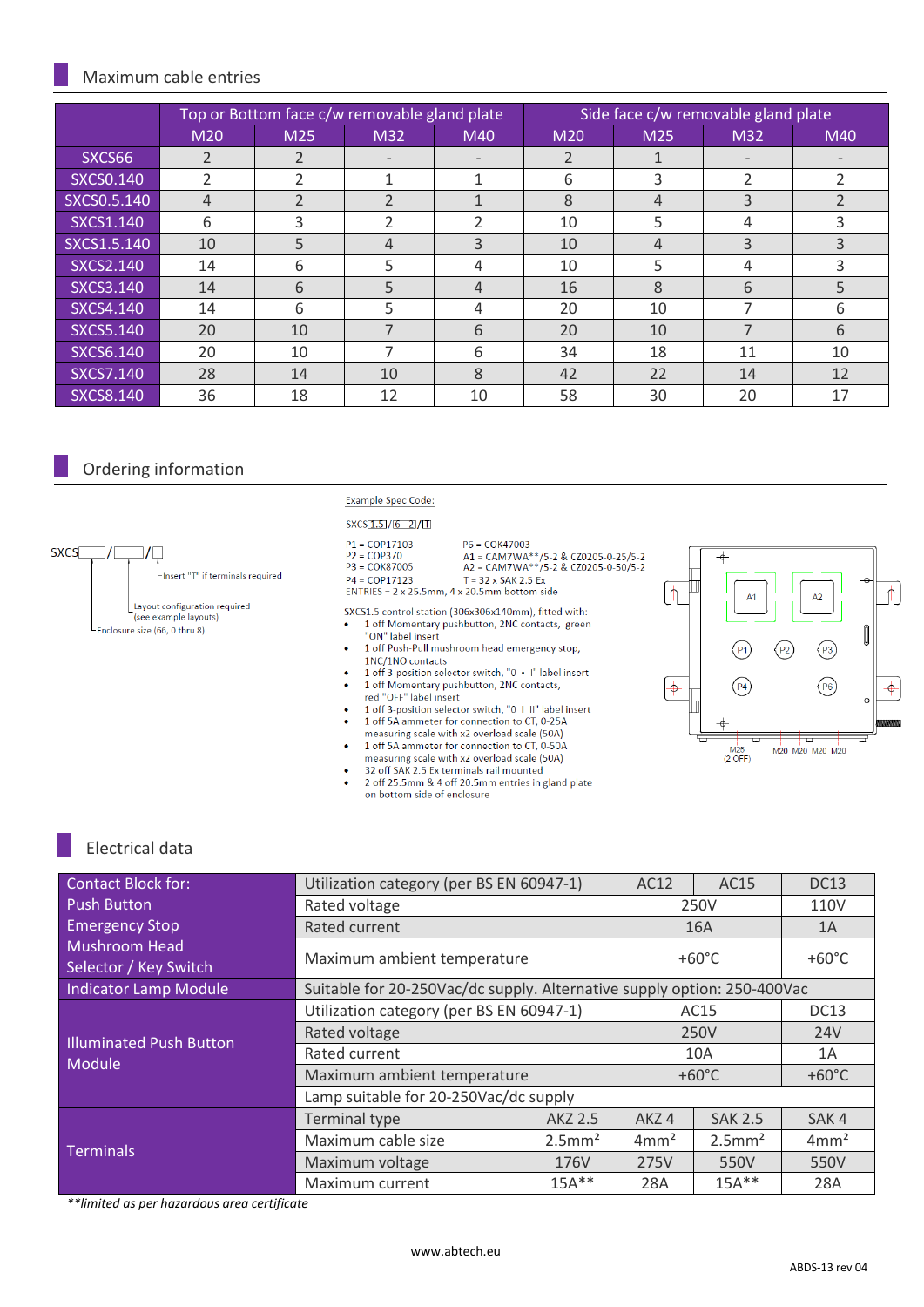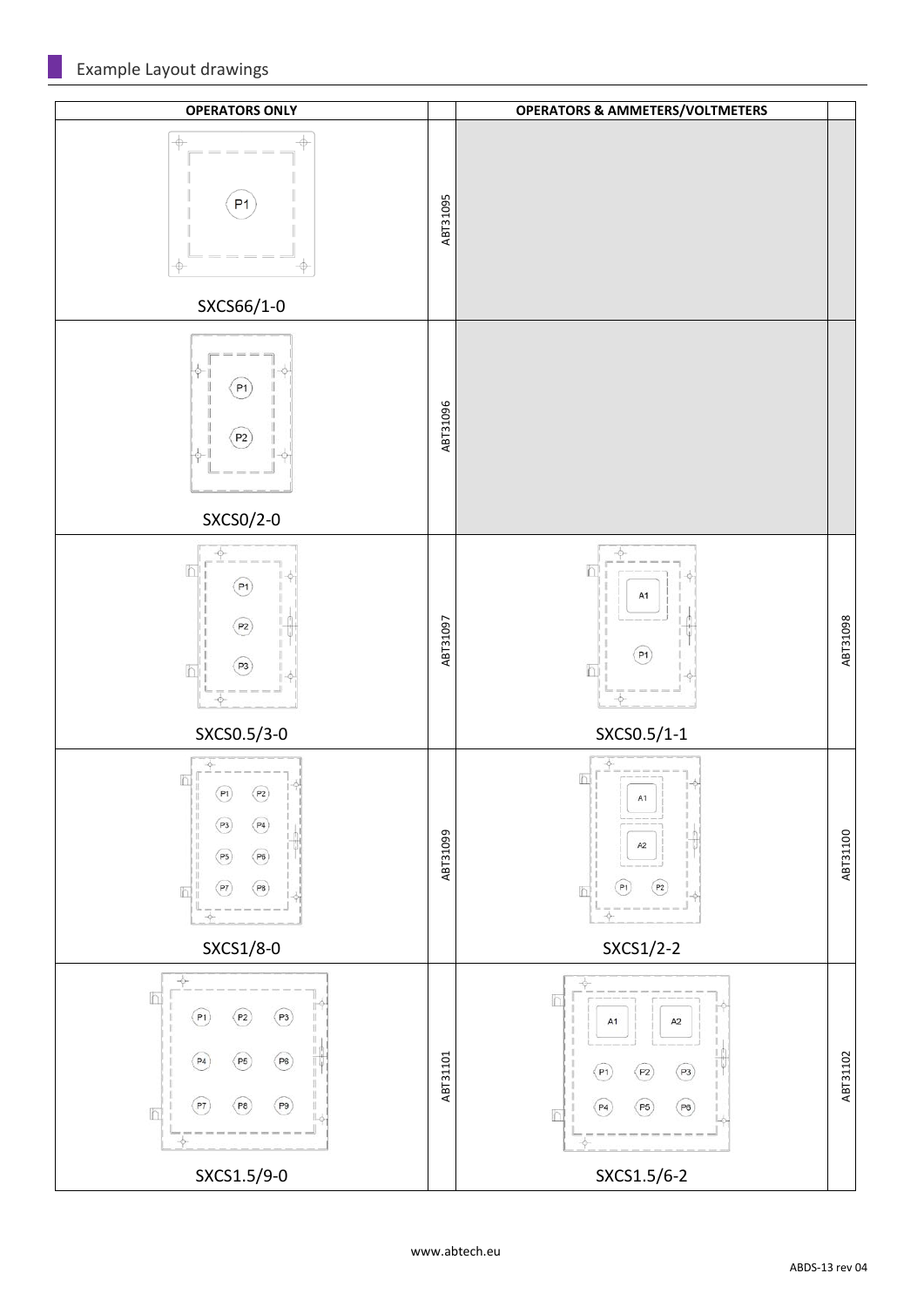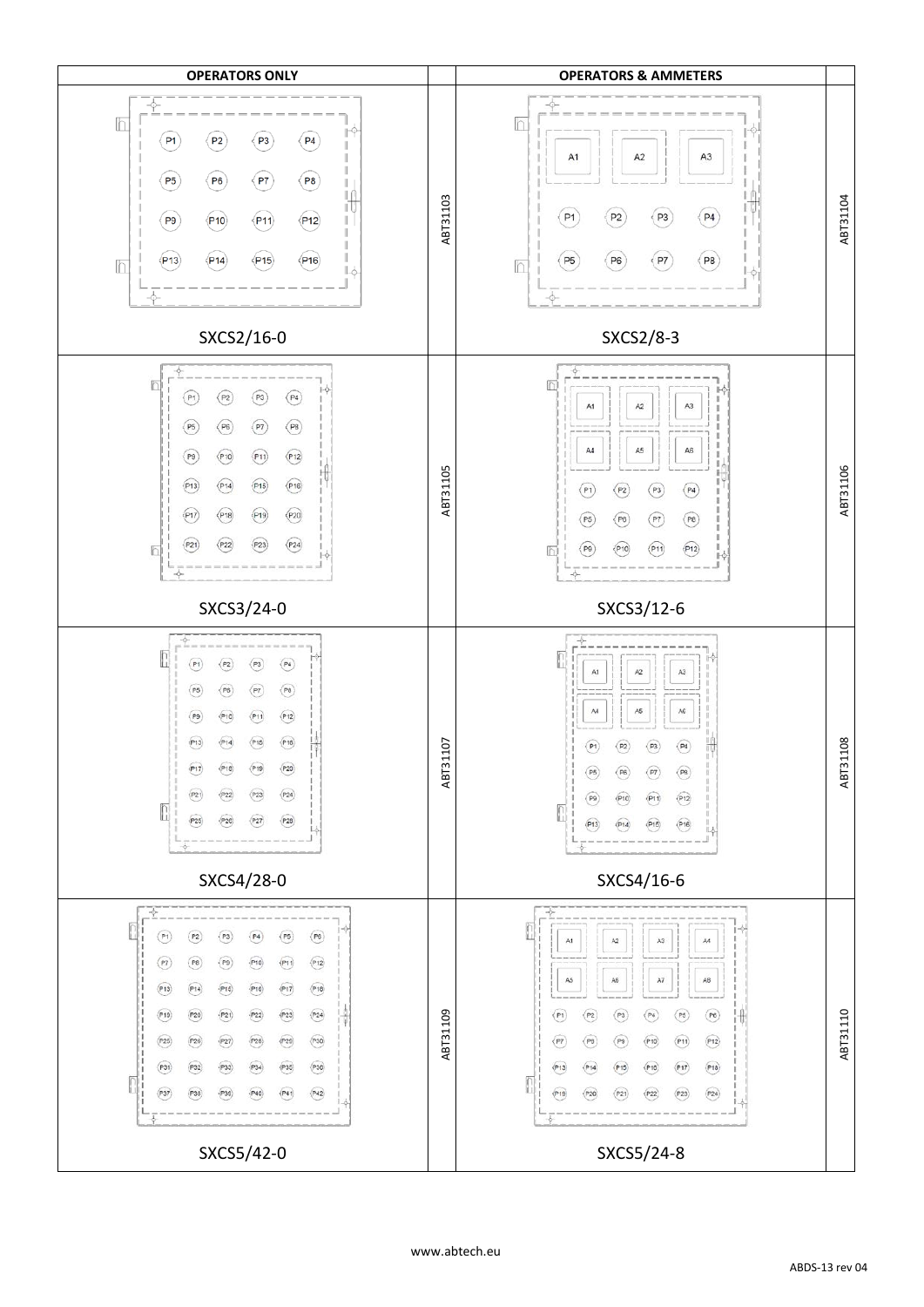# Momentary Push Buttons

| <b>Part Code</b> | <b>Part Description</b>                                                                                                    |                                                                |                     | <b>Contact Configuration</b>      |             |                                  | <b>Typical Part Image</b> |                              |
|------------------|----------------------------------------------------------------------------------------------------------------------------|----------------------------------------------------------------|---------------------|-----------------------------------|-------------|----------------------------------|---------------------------|------------------------------|
| COP170xx         | P1 Push button,<br>1NC/1NO contacts                                                                                        |                                                                |                     | 23<br>11<br>12<br>24              | 1NC/1NO     |                                  |                           |                              |
| COP171xx         |                                                                                                                            | 21<br>11<br>P1 Push button,<br>2NC<br>2NC contacts<br>12<br>22 |                     |                                   |             |                                  |                           |                              |
| COP172xx         |                                                                                                                            | P1 Push button,<br>2NO contacts                                |                     |                                   | 2NO         |                                  |                           |                              |
|                  | OPTION: Add suffix G to the above P1 part codes to include a padlockable guard eg. COP170xxG<br>Note: Padlock not included |                                                                |                     |                                   |             |                                  |                           |                              |
| COP270xx/xx      | 23<br>11<br>P2 Double Push button,<br>1NC/1NO contacts<br>12<br>24                                                         |                                                                |                     | 1NC/1NO                           |             |                                  |                           |                              |
| COP271xx/xx      | P2 Double Push button,<br>2NC contacts                                                                                     |                                                                |                     | $\overline{21}$<br>11<br>12<br>22 | 2NC         |                                  |                           |                              |
| COP272xx/xx      |                                                                                                                            | P2 Double Push button,<br>2NO contacts                         |                     | 13<br>23<br>14<br>24              | 2NO         |                                  |                           |                              |
|                  | <b>CODE</b>                                                                                                                | <b>LEGEND</b>                                                  | <b>LABEL COLOUR</b> | <b>TEXT COLOUR</b>                | <b>CODE</b> | <b>LEGEND</b>                    | <b>LABEL COLOUR</b>       | <b>TEXT COLOUR</b>           |
|                  | 01                                                                                                                         | "BLANK"                                                        | Green               | N/A                               | 41          | "BLANK"                          | White                     | N/A                          |
|                  | 02                                                                                                                         |                                                                | Green               | White                             | 42          | $\mathsf{II}$                    | White                     | <b>Black</b>                 |
|                  | 03                                                                                                                         | ON                                                             | Green               | White                             | 43          | $\uparrow$                       | White                     | Black                        |
|                  | 04                                                                                                                         | <b>START</b>                                                   | Green               | White                             | 44          | <b>START</b>                     | White                     | <b>Black</b>                 |
|                  | 21                                                                                                                         | "BLANK"                                                        | Red                 | N/A                               | 45          | <b>STOP</b>                      | White                     | Red                          |
|                  | 22                                                                                                                         | O<br>OFF                                                       | Red                 | White                             | 46          | <b>FW</b>                        | White                     | <b>Black</b>                 |
|                  | 23<br>24                                                                                                                   | <b>STOP</b>                                                    | Red<br>Red          | White<br>White                    | 47<br>49    | <b>BW</b><br>$\uparrow \uparrow$ | White<br>White            | <b>Black</b><br><b>Black</b> |
|                  | 61                                                                                                                         | "BLANK"                                                        | Yellow              | N/A                               | 81          | "BLANK"                          | <b>Black</b>              | N/A                          |
|                  | 62                                                                                                                         | $\mathbf{II}$                                                  | Yellow              | White                             |             |                                  |                           |                              |
|                  |                                                                                                                            |                                                                |                     |                                   |             |                                  |                           |                              |

| <b>Part Code</b> | <b>Part Description</b>                                            | <b>Contact Configuration</b>           | <b>Typical Part Image</b> |
|------------------|--------------------------------------------------------------------|----------------------------------------|---------------------------|
| COP4G70          | Momentary mushroom head<br>button (P4G Green), 1NC/1NO<br>contacts | 123<br>11<br>1NC/1NO<br><br>'12<br>124 |                           |
| COP4G71          | Momentary mushroom head<br>button (P4G Green), 2NC contacts        | 11<br>,21<br>2NC<br><br>122<br>'12     |                           |
| COP4G72          | Momentary mushroom head<br>button (P4G Green), 2NO contacts        | 123<br>13<br>2NO<br><br>124<br>'14     |                           |
|                  | OPTION: Also available in Black (P4B) or Red (P4R)                 |                                        |                           |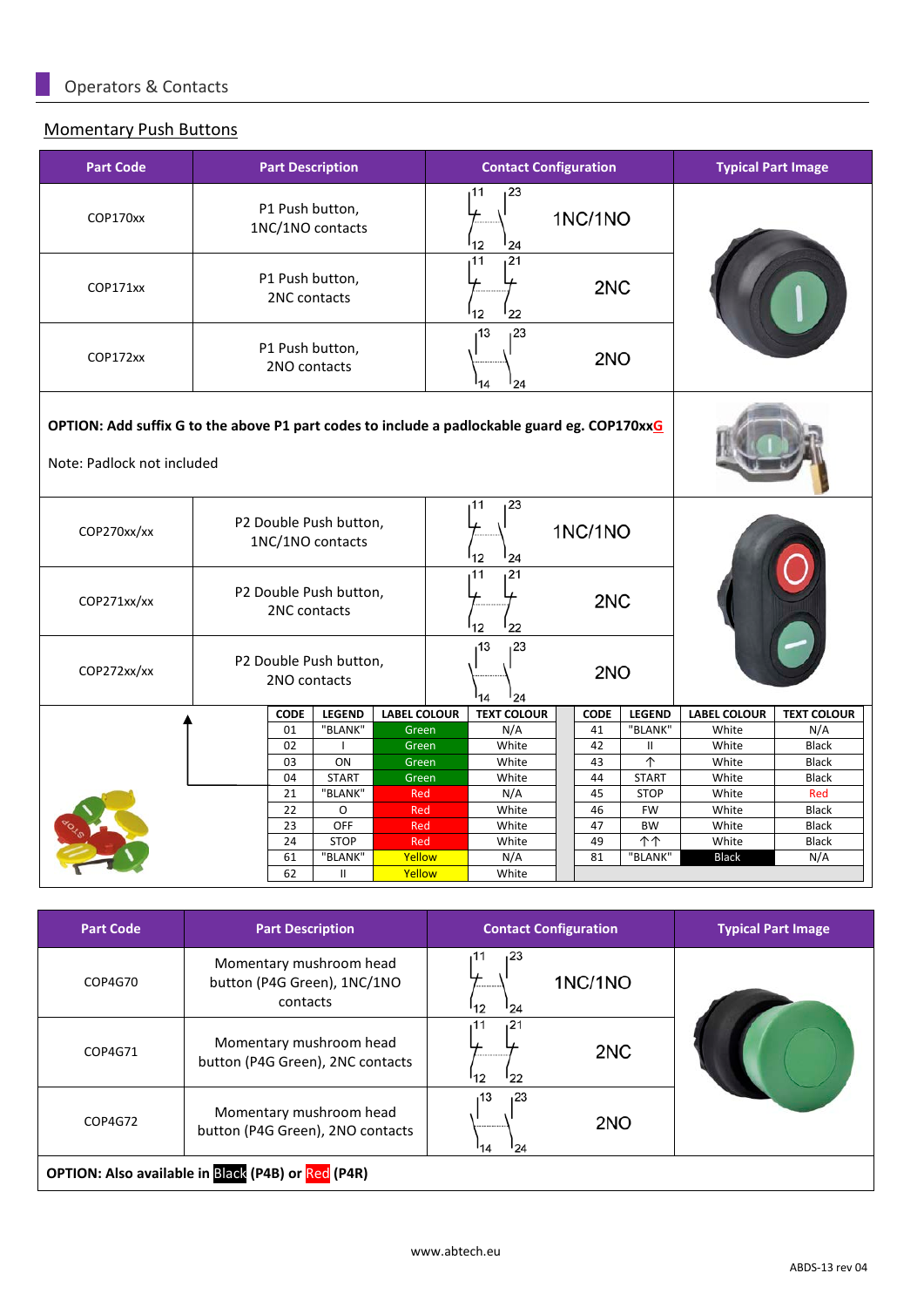# Emergency Stop Buttons

| <b>Part Code</b>                                                                                                      | <b>Part Description</b>                                        | <b>Contact Configuration</b>       |         | <b>Typical Part Image</b> |
|-----------------------------------------------------------------------------------------------------------------------|----------------------------------------------------------------|------------------------------------|---------|---------------------------|
| COP370                                                                                                                | P3 E-stop mushroom head,<br>pull to release, 1NC/1NO contacts  | 123<br>11<br>12<br>24              | 1NC/1NO |                           |
| COP371                                                                                                                | P3 E-stop mushroom head,<br>pull to release, 2NC contacts      | 121<br>11<br>12<br>22              | 2NC     |                           |
| COP372                                                                                                                | P3 E-stop mushroom head,<br>pull to release, 2NO contacts      | 23<br>13،<br>14<br>24              | 2NO     |                           |
| <b>COP670</b>                                                                                                         | P6 E-stop mushroom head,<br>twist to release, 1NC/1NO contacts | 123<br>11<br><sup>1</sup> 2<br>'24 | 1NC/1NO |                           |
| COP671                                                                                                                | P6 E-stop mushroom head,<br>twist to release, 2NC contacts     | 11<br>121<br>12<br>22              | 2NC     |                           |
| COP672                                                                                                                | P6 E-stop mushroom head,<br>twist to release, 2NO contacts     | 13،<br>23<br>14<br>124             | 2NO     |                           |
| OPTION: Add suffix G to the above part codes to include a padlockable guard eg. COP370G<br>Note: Padlock not included |                                                                |                                    |         |                           |

| <b>Part Code</b>     |         | <b>Part Description</b>                                    | <b>Contact Configuration</b>                    | <b>Typical Part Image</b> |
|----------------------|---------|------------------------------------------------------------|-------------------------------------------------|---------------------------|
| ABCS/SX<br><b>CS</b> | COY2170 | Y21 E-stop mushroom head,<br>key release, 1NC/1NO contacts | 23،<br>1NC/1NO<br><br>112<br>124                |                           |
| ABCS/SX<br><b>CS</b> | COY2171 | Y21 E-stop mushroom head,<br>key release, 2NC contacts     | ,21<br>11،<br>2 <sub>NC</sub><br><br>112<br>122 |                           |
| ABCS/SX<br><b>CS</b> | COY2172 | Y21 E-stop mushroom head,<br>key release, 2NO contacts     | 123<br>13،<br>2NO<br><br>14<br>124              |                           |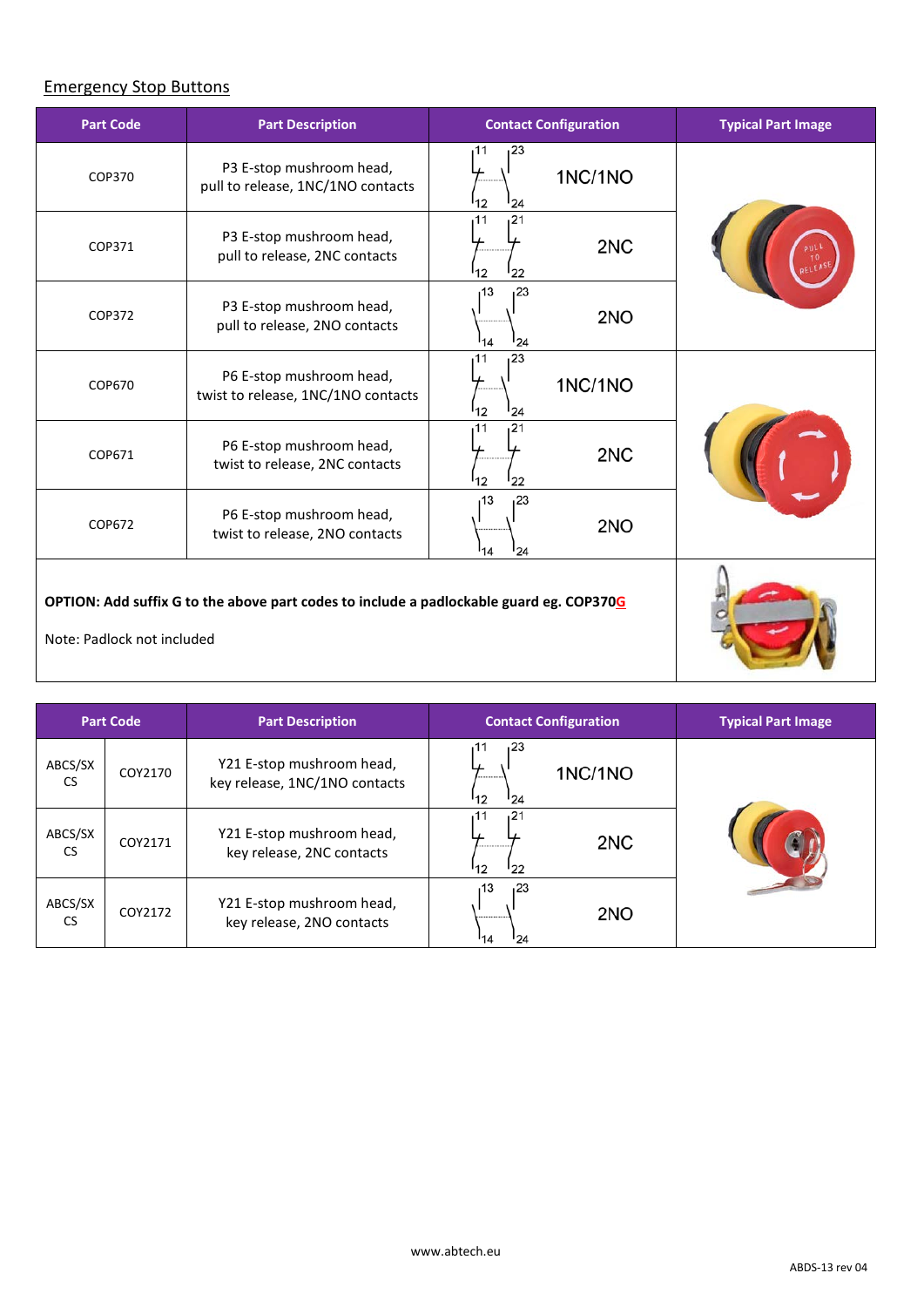#### Indicator Lamps

| <b>Part Code</b> | <b>Part Description</b>                         | <b>Voltage Range</b> | <b>Typical Part Image</b> |  |
|------------------|-------------------------------------------------|----------------------|---------------------------|--|
| CLLR7R1          | Indicator lamp, Red<br>(24-240Vac, 24-35Vdc)    |                      |                           |  |
| CLLG7G1          | Indicator lamp, Green<br>(24-240Vac, 24-35Vdc)  |                      |                           |  |
| CLLY7Y1          | Indicator lamp, Yellow<br>(24-240Vac, 24-35Vdc) | 20 - 250V AC/DC      |                           |  |
| CLLB7B1          | Indicator lamp, Blue<br>(24-240Vac, 24-35Vdc)   |                      |                           |  |
| CLLW7W1          | Indicator lamp, White<br>(24-240Vac, 24-35Vdc)  |                      |                           |  |
| CLLR7R2          | Indicator lamp, Red<br>(220-380Vac)             |                      |                           |  |
| CLLG7G2          | Indicator lamp, Green<br>(220-380Vac)           |                      |                           |  |
| CLLY7Y2          | Indicator lamp, Yellow<br>$(220-380\sqrt{ac})$  | 250 - 400V AC        |                           |  |
| CLLB7B2          | Indicator lamp, Blue<br>(220-380Vac)            |                      |                           |  |
| CLLW7W2          | Indicator lamp, White<br>(220-380Vac)           |                      |                           |  |

# Illuminated Push Buttons

| <b>Part Code</b> | <b>Part Description</b>                  | <b>Contact Configuration/Voltage Range</b> | <b>Typical Part Image</b> |
|------------------|------------------------------------------|--------------------------------------------|---------------------------|
| COPR73R1         | Illuminated Push Button,<br>Red (1NC)    | X <sub>1</sub>                             |                           |
| COPG73G1         | Illuminated Push Button,<br>Green (1NC)  |                                            |                           |
| COPY73Y1         | Illuminated Push Button,<br>Yellow (1NC) | 1NC                                        |                           |
| COPB73B1         | Illuminated Push Button,<br>Blue (1NC)   | X <sub>2</sub><br>2                        |                           |
| COPW73W1         | Illuminated Push Button,<br>White (1NC)  | 20 - 250V AC/DC                            |                           |
| COPR74R1         | Illuminated Push Button,<br>Red (1NO)    | 3<br>X1                                    |                           |
| COPG74G1         | Illuminated Push Button,<br>Green (1NO)  | 1NO                                        |                           |
| COPY74Y1         | Illuminated Push Button,<br>Yellow (1NO) |                                            |                           |
| COPB74B1         | Illuminated Push Button,<br>Blue (1NO)   | X <sub>2</sub><br>4                        |                           |
| COPW74W1         | Illuminated Push Button,<br>White (1NO)  | 20 - 250V AC/DC                            |                           |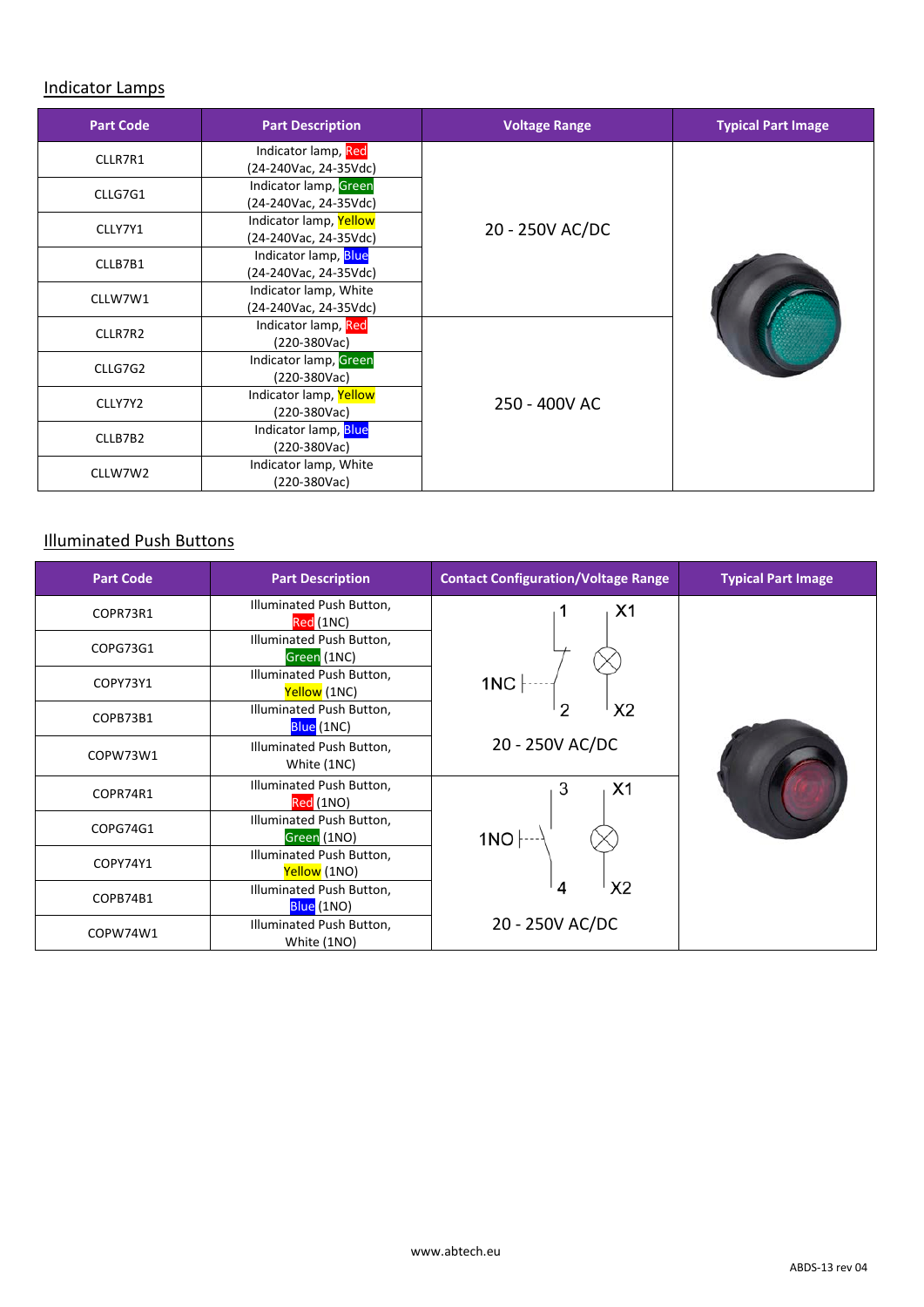# Small Handle Selector Switches

| <b>Part Code</b>           | <b>Part Description</b>                                                                   | Label | <b>Contact Schematic</b> | <b>Typical Part Image</b> |
|----------------------------|-------------------------------------------------------------------------------------------|-------|--------------------------|---------------------------|
| COK47003                   | K4 3-position<br>small handle,<br>self-reset, "0-I-II"                                    |       |                          |                           |
| COK47204                   | K4 3-position<br>small handle,<br>self-reset, "I-0-II"                                    | 0     | 24                       |                           |
| COK57204                   | K5 3-position<br>small handle,<br>self-lock, "I-0-II"                                     | 0     | 24                       |                           |
| COK57003                   | K5 3-position<br>small handle,<br>self-lock, "0-I-II"                                     |       | 24                       |                           |
| COK67201                   | K6 2-position<br>small handle,<br>self-lock, "0-I"                                        |       | 23<br>13                 |                           |
| COK67002                   | K6 2-position<br>small handle,<br>self-lock, "I-II"                                       |       | 23                       |                           |
| COK87005                   | K8 3-position<br>small handle, self-<br>lock/reset, "0-•-I"                               |       | 12<br>124                |                           |
| Note: Padlock not included | OPTION: Add suffix G to the above part codes to include a padlockable guard eg. COK47003G |       |                          |                           |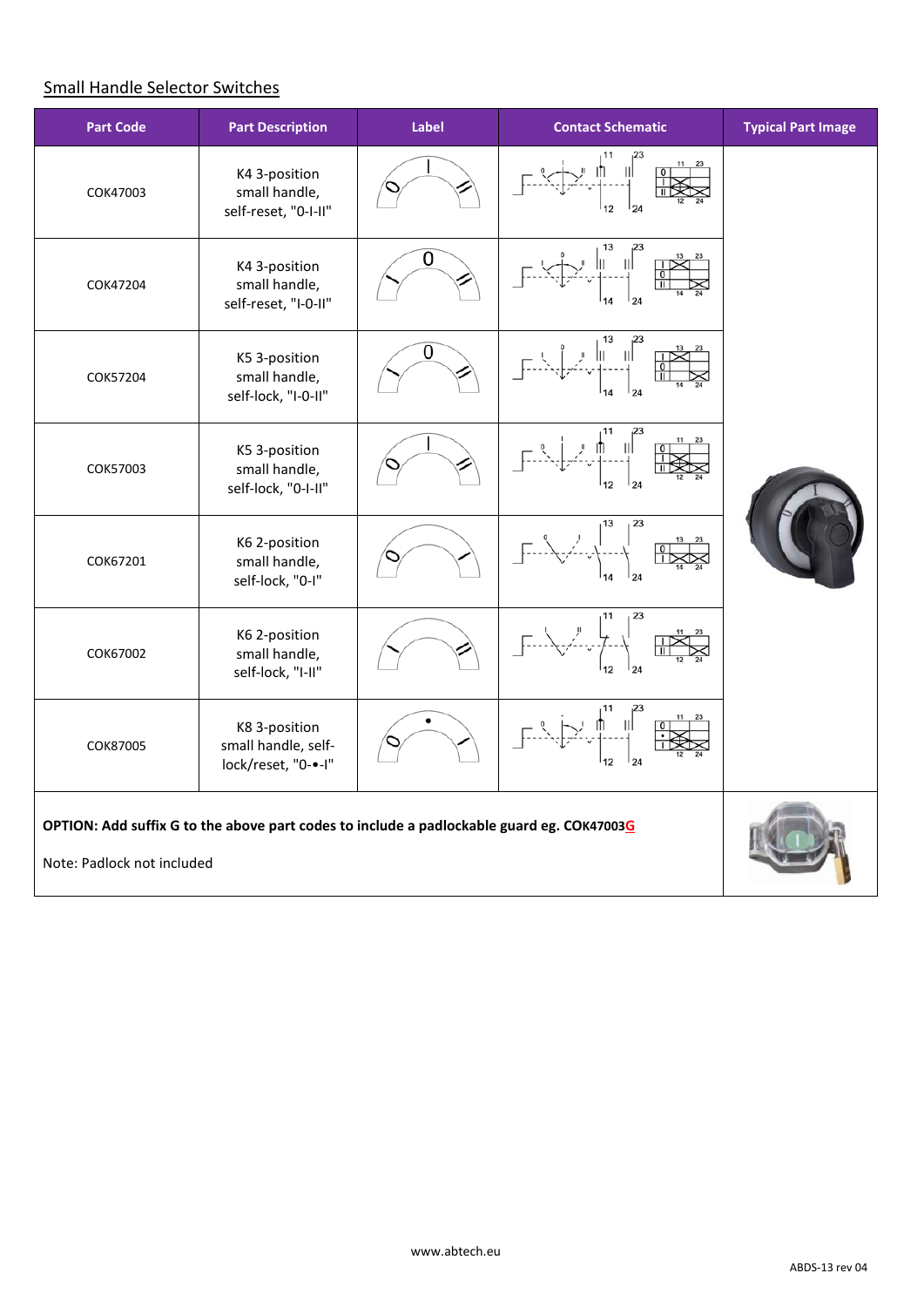# Large Handle Selector Switches

| <b>Part Code</b> | <b>Part Description</b>                                     | Label | <b>Contact Schematic</b> | <b>Typical Part Image</b> |
|------------------|-------------------------------------------------------------|-------|--------------------------|---------------------------|
| COS47003         | S4 3-position<br>large handle,<br>self-reset, "0-I-II"      |       | 24<br>12                 |                           |
| COS47204         | S4 3-position<br>large handle,<br>self-reset, "I-0-II"      | 0     | 13<br>Ш<br>124           |                           |
| COS57003         | S5 3-position<br>large handle,<br>self-lock, "0-I-II"       |       | 12<br>124                |                           |
| COS57204         | S5 3-position<br>large handle,<br>self-lock, "I-0-II"       | 0     | 13<br>124                |                           |
| COS67002         | S6 2-position<br>large handle,<br>self-lock, "I-II"         |       | 23<br>12<br>24           |                           |
| COS67201         | S6 2-position<br>large handle,<br>self-lock, "0-I"          |       | 23<br>13<br>24           |                           |
| COS87005         | S8 3-position<br>large handle, self-<br>lock/reset, "0-•-I" |       | 12<br>24                 |                           |

# **Key Switches**

| <b>Part Code</b> | <b>Part Description</b>                                | Label | <b>Contact Schematic</b>                                                                                                                                                                                                                                                                                                                     | <b>Typical Part Image</b> |
|------------------|--------------------------------------------------------|-------|----------------------------------------------------------------------------------------------------------------------------------------------------------------------------------------------------------------------------------------------------------------------------------------------------------------------------------------------|---------------------------|
| COY5170          | Y51 3-position<br>key switch, self-lock,<br>"I-0-II"   |       | $\sqrt{2}$<br>¶ ∞ ¶<br>-----------<br>124<br>112                                                                                                                                                                                                                                                                                             |                           |
| COY5172          | Y51 3-position<br>key switch, self-lock,<br>$"I-O-II"$ |       | $\begin{picture}(130,10) \put(0,0){\line(1,0){100}} \put(15,0){\line(1,0){100}} \put(15,0){\line(1,0){100}} \put(15,0){\line(1,0){100}} \put(15,0){\line(1,0){100}} \put(15,0){\line(1,0){100}} \put(15,0){\line(1,0){100}} \put(15,0){\line(1,0){100}} \put(15,0){\line(1,0){100}} \put(15,0){\line(1,0){100}} \put(15,0){\line(1,0){100}}$ |                           |
| COY6170          | Y61 2-position<br>key switch, self-lock,<br>"0-I"      |       | 124                                                                                                                                                                                                                                                                                                                                          |                           |
| COY6172          | Y61 2-position<br>key switch, self-lock,<br>"0-I"      |       | 123<br>124                                                                                                                                                                                                                                                                                                                                   |                           |